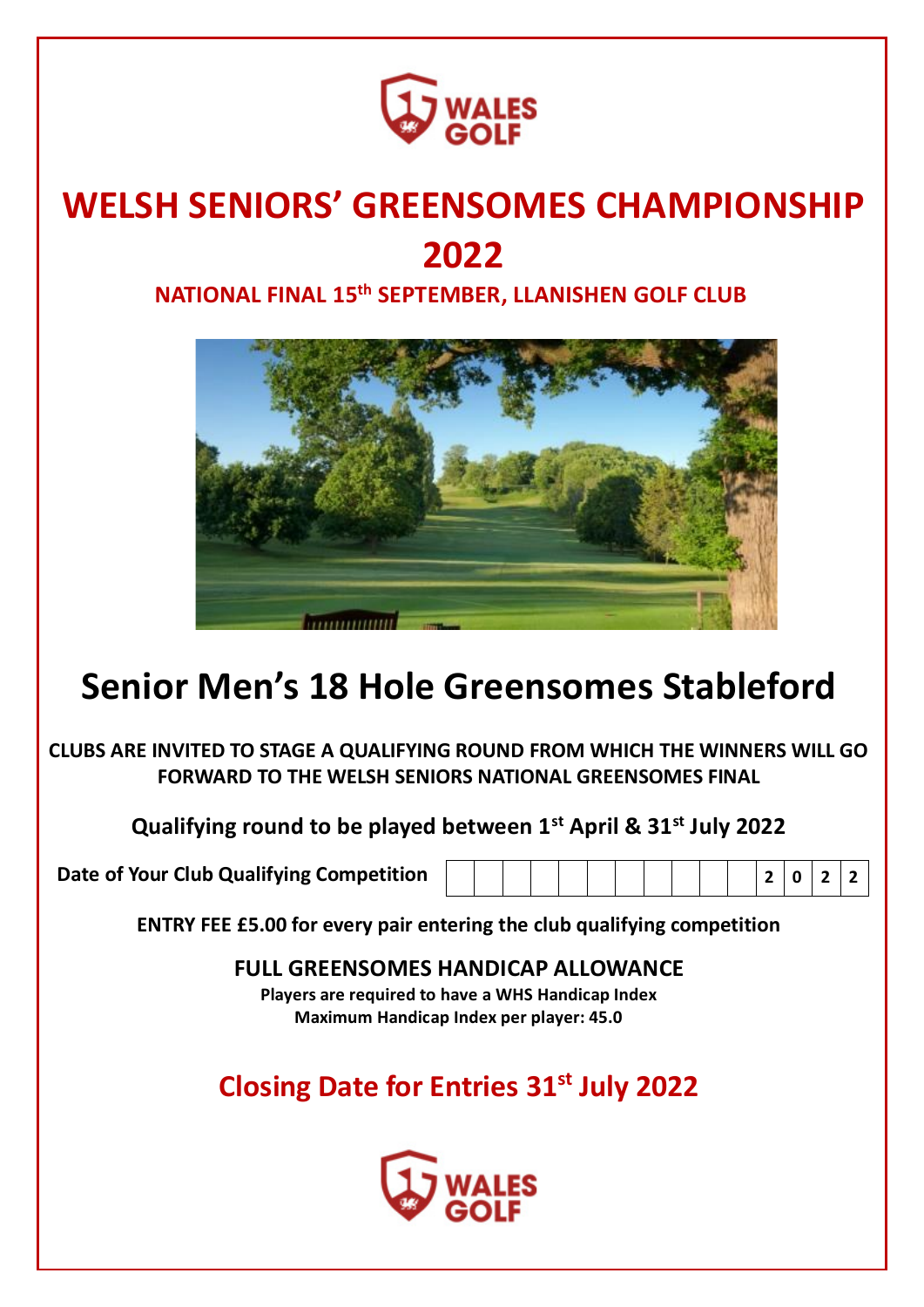#### **TERMS OF COMPETITION**

### **CLUB QUALIFYING ROUND**

- 1. Open to all men who are members of a club affiliated to Wales Golf and who are aged 55 or over at the date of the club qualifying round.
- 2. A player may enter from more than one club but in the event of qualifying at more than one club will have to choose which club to represent at the National Final.
- 3. The competition will consist of 18 holes of Greensomes Stableford. The pair recording the highest number of stableford points over the 18 holes will be the winners.
- 4. Pairs will receive the full greensomes handicap allowance. Each player must have a Handicap Index (as defined by WHS) no greater than 45.0
- 5. The entry fee payable to Wales Golf is £5 per pair who take part in the club qualifying round. This should be sent to Wales Golf with the attached result form.
- 6. A minimum of four pairs must compete in the club qualifying round for a pair to progress to the National Final.

### **NATIONAL FINAL**

- 1. The winning pair from the club qualifying round will qualify for the Welsh Seniors National Greensomes Final.
- 2. If either or both of the players in the winning pair are unable to compete in the National Final the reserve pair may play in their place. (A substitute player may not be included in the winning or reserve pair).
- 3. Where applicable the conditions for the club qualifying round will also apply to the National Final.
- 4. Ties will be decided by a card count back over the last 9, 6, 3, or 1 holes(s) as required.
- 5. The Wales Golf general terms of competition & rules as well as local rules and terms of competition contained in the Wales Golf hard card will be applied where relevant.

#### **PRIZES**

- 1. The winners of the National Final will be the Welsh National Seniors' Greensomes Champions. They will be presented with the Championship Trophy and each player will receive a memento.
- 2. The players in the second placed pair will each receive a memento.